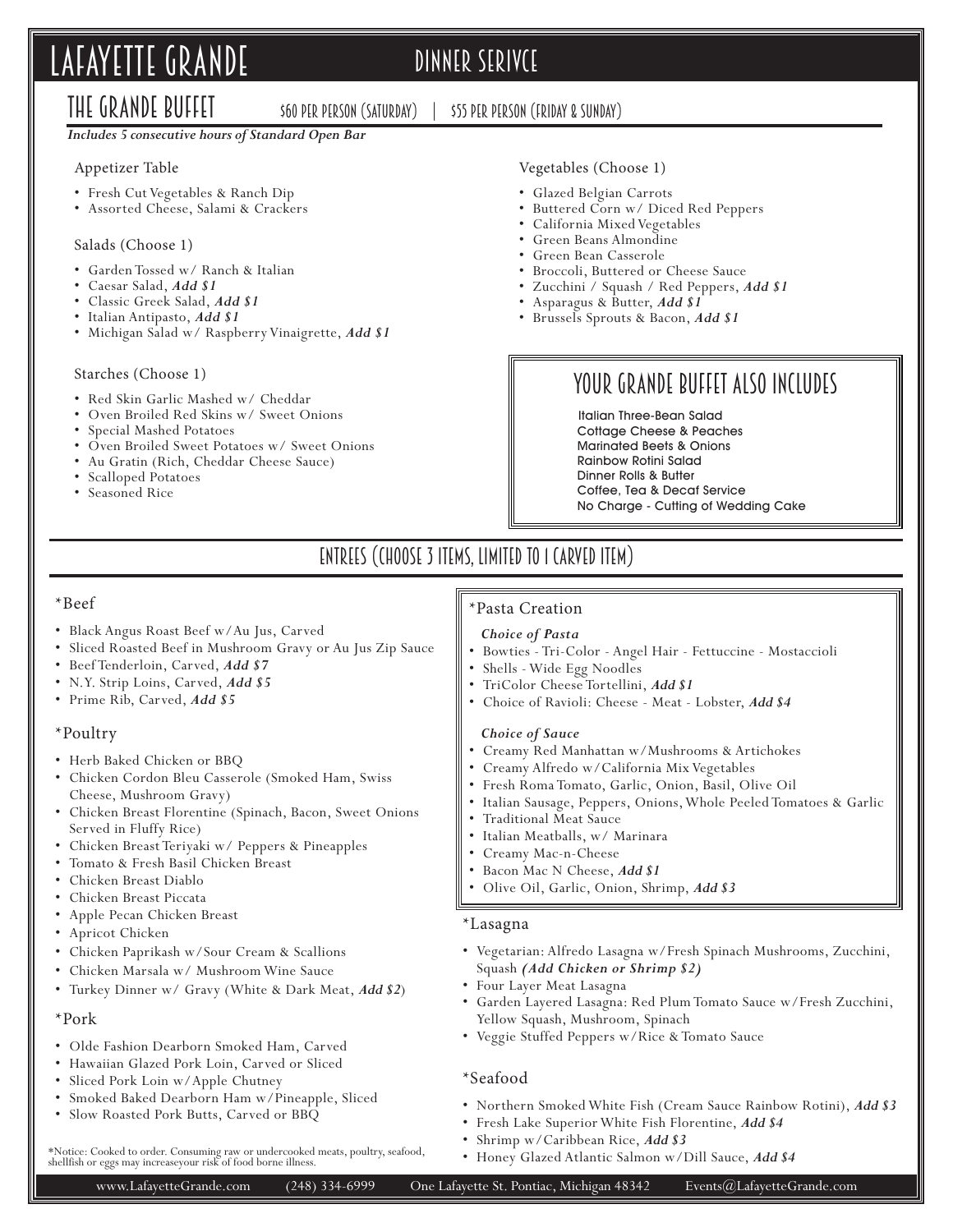# LAFAYETTE GRANDE DINNER SERVICE

## SIT-DOWN DINNER SERVICE FROM \$65 PER PERSON (SATURDAY) | FROM \$60 PER PERSON (FRIDAY & SUNDAY)

#### *All Include 5 Consecutive Hours Standard Open Bar*

#### Appetizer Table

- Fresh Cut Vegetables & Ranch Dip
- Assorted Cheese, Salami & Crackers

#### Salads (Choose 1)

- Garden Tossed w/ Ranch & Italian
- Caesar Salad, *Add \$1*
- Classic Greek Salad, *Add \$1*
- Italian Antipasto, *Add \$1*
- Michigan Salad w/ Raspberry Vinaigrette, *Add \$1*

#### Starches (Choose 1)

- Red Skin Garlic Mashed w/Cheddar
- Duchess Potatoes (Twice Baked)
- Oven Broiled Red Skins w/Sweet Onions
- Special Mashed Potatoes
- Au Gratin (Rich, Cheddar Cheese Sauce)
- Seasoned Rice
- Duchess Potatoes Loaded w/Bacon & Cheese

## Entrees (all upgrade food options include the per person price increase)

#### \*Vegetarian Entrees

- Alfredo Lasagna, Made w/Garden Fresh Spinach, Mushrooms, Yellow Squash & Zucchini
- Three Cheese Eggplant, Baked w/Mozzarella, Parmesan & Provolone Cheese in a Marinara Sauce
- Two Half Stuffed Green Peppers w/Herbed Rice, Roma Tomato Sauce Garnished w/Parmesan Cheese

### \*Beef Entrees

- 8oz Filet Mignon w/Shitake Mushroom Zip Sauce, *Add \$8*
- 10oz Slow Roasted Prime Rib w/Au Jus Horsey Sauce, *Add \$6*
- 10oz Choice NY Strip Steak Char-Grilled, *Add \$6*
- Sliced Black Angus Top Sirloin w/Mushroom Sauce, *Add \$4*

#### \*Make It Surf-N-Turf

- Add: 4oz Lobster Tail w/Garlic Butter, *Add \$12*
- Add: Four Jumbo Skewered Shrimp w/Orange Cocktail Sauce, *Add \$6*
- Add: 4oz Salmon Fillet w/Walnut Honey Glaze, *Add \$6*

## \*Combination Plate - 2 Entrees

- 5oz Filet Mignon & 5oz Boneless Chicken Breast, Side by Side, Finished with a Red Pepper, Vidalia Onion, Mushroom Demi Glaze, *Add \$8*
- Sliced Black Angus Roast Beef, Mushroom Sauce or Au Jus, Garnished w/ Scallions with your choice of your favorite Chicken Entree, *Add \$6*
- Your Choice of 1 Chicken Entree Paired with 1 of your favorite Pasta Dishes, *Add \$5*

## \*Seafood Entrees

- Honey Glazed Atlantic Salmon Fillet w/Dill Sauce, *Add \$5*
- Fresh Lake Superior White Fish Florentine w/Fresh Spinach, Sliced Roma Tomatoes, Red Onions & Lemony Light Garlic Sauce, *Add \$5*

\*Notice: Cooked to order. Consuming raw or undercooked meats, poultry, seafood, shellfish or eggs may increaseyour risk of food borne illness.

## Additional Hors d'Oeuvres Available

## Vegetables (Choose 1) • Glazed Belgian Carrots

- Buttered Corn
- California Mixed Vegetables Green Bean Almondine
- Steamed Broccoli
- 
- Zucchini/Squash/Red Peppers • Asparagus & Butter
- Brussels Sprouts & Bacon
	-

## 5 Consecutive Hours - Standard Open Bar

Domestic Draft Beer (Choose 1) Bud, Miller, Coors, or Labatt brands.

Wine: Chardonnay, Cabernet, Pinot Grigio, White Zinfandel, Merlot

Liquor: Rum, Vodka, Gin, Spiced Rum, Whiskey, Scotch, Tequila, Schnapps

Soda/Mixers: Pepsi, Diet, Sierra Mist, Ginger Ale, Tonic, Soda, Sour Mix, Lemons, Limes, Swizzles, Cocktail Napkins, Ice, Glassware, N-A Beer, Orange Juice, Cranberry Juice

Upgrades Available, see our upgrades menu.

## Popular Upgrades

For All Additional Upgrades Please Ask for an Upgrades Brochure and Beer List

### \*Pork & Lamb Entrees

- Four New Zealand Lamb Chops Grilled w/Lemony Butter & Mint Garnish, *Add \$10*
- Pork Loin Medallions Cranberry-Orange Glaze or Apple Chutney Sauce

#### \*Chicken Entrees

- 1/2 Herb Baked Chicken or BBO
- Chicken Cordon Bleu Casserole (Smoked Ham, Swiss Cheese, Mushroom Gravy)
- Chicken Breast Florentine (Spinach, Bacon, Sweet Onions Served in Fluffy Rice)
- Chicken Breast Teriyaki
- Tomato & Fresh Basil Chicken Breast
- Chicken Breast Diablo
- Chicken Breast Piccata
- Apple Pecan Chicken Breast
- Apricot Chicken
- Chicken Paprikash w/Sour Cream & Scallions
- Chicken Marsala w/ Mushroom Wine Sauce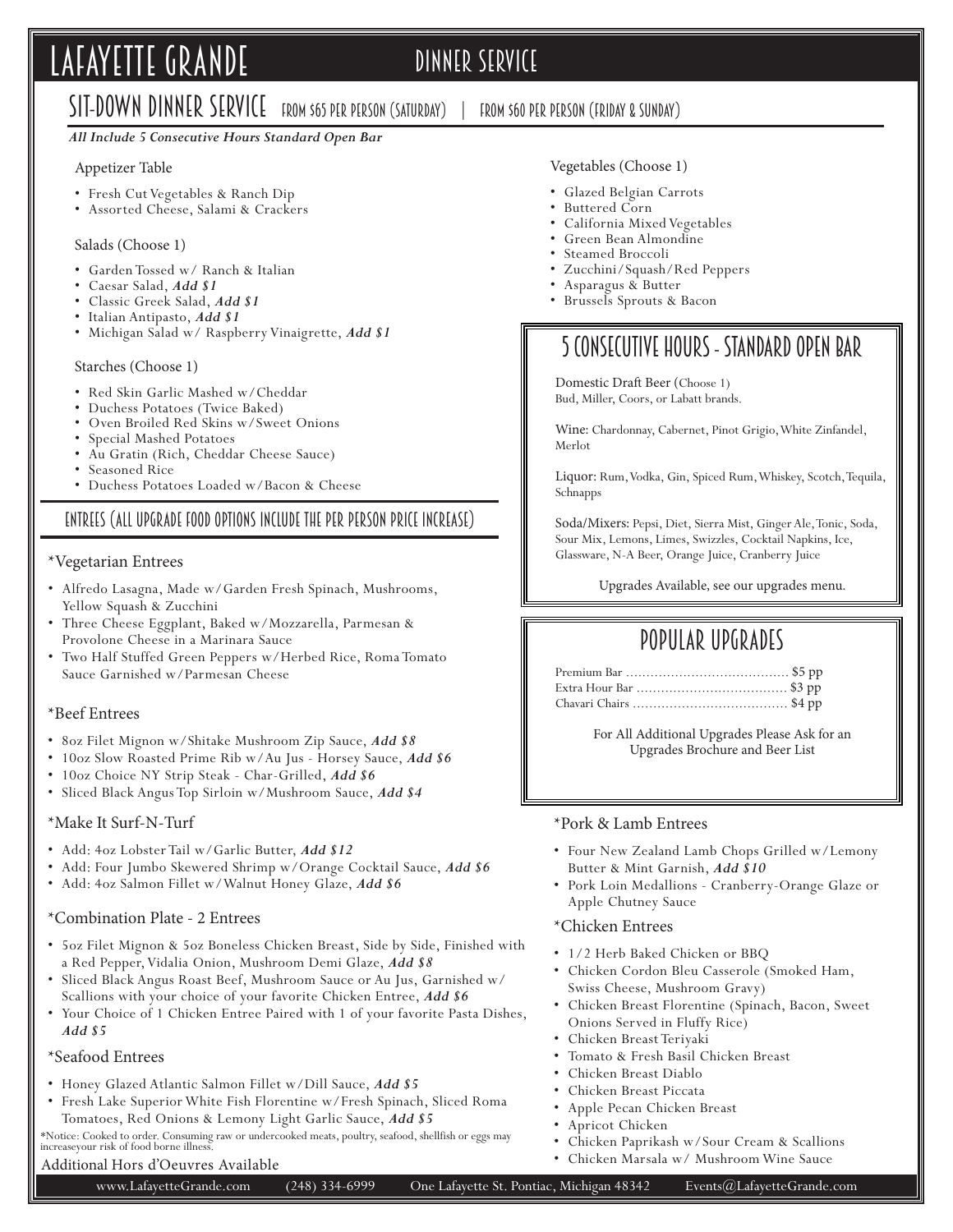# LAFAYETTE GRANDE DINNER SERVICE

## FAMILY STYLE DINNER SERVICE FROM \$65 PER PERSON (SATURDAY) | FROM \$60 PER PERSON (FRIDAY & SUNDAY)

#### *All Include 5 Consecutive Hours Standard Open Bar*

### Appetizer Table

- Fresh Cut Vegetables & Ranch Dip
- Assorted Cheese, Salami & Crackers

#### Salads (Choose 1)

- Garden Tossed w/ Ranch & Italian
- Caesar Salad, *Add \$1*
- Classic Greek Salad, *Add \$1*
- Italian Antipasto, *Add \$1*
- Michigan Salad w/ Raspberry Vinaigrette, *Add \$1*

#### Starches (Choose 1)

- Red Skin Garlic Mashed w/Cheddar
- Duchess Potatoes (Twice Baked)
- Oven Broiled Red Skins w/Sweet Onions
- Special Mashed Potatoes

#### Starches (cont.)

- Oven Broiled Sweet Potatoes w/Sweet Onions
- Au Gratin (Rich, Cheddar Cheese Sauce)
- Seasoned Rice
- Duchess Potatoes Loaded w/Bacon & Cheese
- Scalloped Potatoes

#### Vegetables (Choose 1)

- Glazed Belgian Carrots
- Buttered Corn
- California Mixed Vegetables
- Green Bean Almondine
- Buttered Broccoli
- Zucchini/Squash/Red Peppers

\*Pasta Creation (Choose 1)

• Shells - Wide Egg Noodles • TriColor Cheese Tortellini, *Add \$1*

- Asparagus & Butter
- Brussels Sprouts

*Choice of Pasta*

 *Choice of Sauce*

• Traditional Meat Sauce

• Italian Meatballs, Red Marinara • Creamy Mac-n-Cheese • Bacon Mac-n-Cheese, *Add \$1*

## Entrees (all upgrade food options include the per person price increase)

#### \*Entrees (Choose 2)

- Sliced Prime Rib w/ Au Jus Zip Sauce, *Add \$5*
- Sliced Black Angus Top Sirloin w/Mushroom Gravy
- 4 oz Char-Grilled NY Strip Steaks, *Add \$5*
- Medallions of Beef Tenderloin, *Add \$7*
- Herb Baked Chicken
- Apple Pecan Chicken
- Chicken Breast Diablo
- Chicken Breast Florentine
- Chicken Piccata.
- Tomato Basil Chicken
- Chicken Teriyaki
- Chicken Breast Lafayette
- Hawaiian Glazed Pork Loin
- Smoked Baked Ham w/Pineapple
- Sliced Pork Loin w/Apple Chutney
- Stuffed Green Peppers (Vegetarian)
- Honey Glazed Atlantic Salmon, W/ Dill Sauce, *Add \$4*
- Chicken Marsala w/ Mushroom Wine Sauce

RESERVATION INCENTIVES Reserve your wedding within 1 week of initial appointment & choose 1 complimentary package.

### Package #1

#### *Hot Hors D'Oeuvres*

- BBQ. Meatballs
- Assorted Sausages

| rackage |  |
|---------|--|
|---------|--|

- *Late Night Snack*
- French Bread Pizza w/Pepperoni
- Coney Island Hot Dogs w/Chili

### Package #3

• Bowties - Tri-Color - Angel Hair - Fettuccine - Mostaccioli

• Choice of Ravioli: Cheese - Meat - Lobster, *Add \$4*

• Creamy Red Manhattan w/Mushrooms & Artichokes • Creamy Alfredo w/California Mix Vegetables • Fresh Roma Tomato, Garlic, Onion, Basil, Olive Oil • Italian Sausage, Peppers, Onions, Tomatoes & Garlic

*Your Choice* 

- Choice of 1 Hors D'Oeuvres & 1 Late Night Snack
- Weddings from January to April

*Have your Reception In the Month of January through April and Receive*

• Premium Bar, Choose 1 Appetizer & 1 Late Night Snack from our Incentive Packages • Complimentary Premium Bar Upgrade for our Home Town Heroes! All

## Active Armed Forces, Police, Fire, Nurses & EMT!

### Additional Hors d'Oeuvres Available

• Olive Oil, Garlic, Onion, Shrimp, *Add \$3*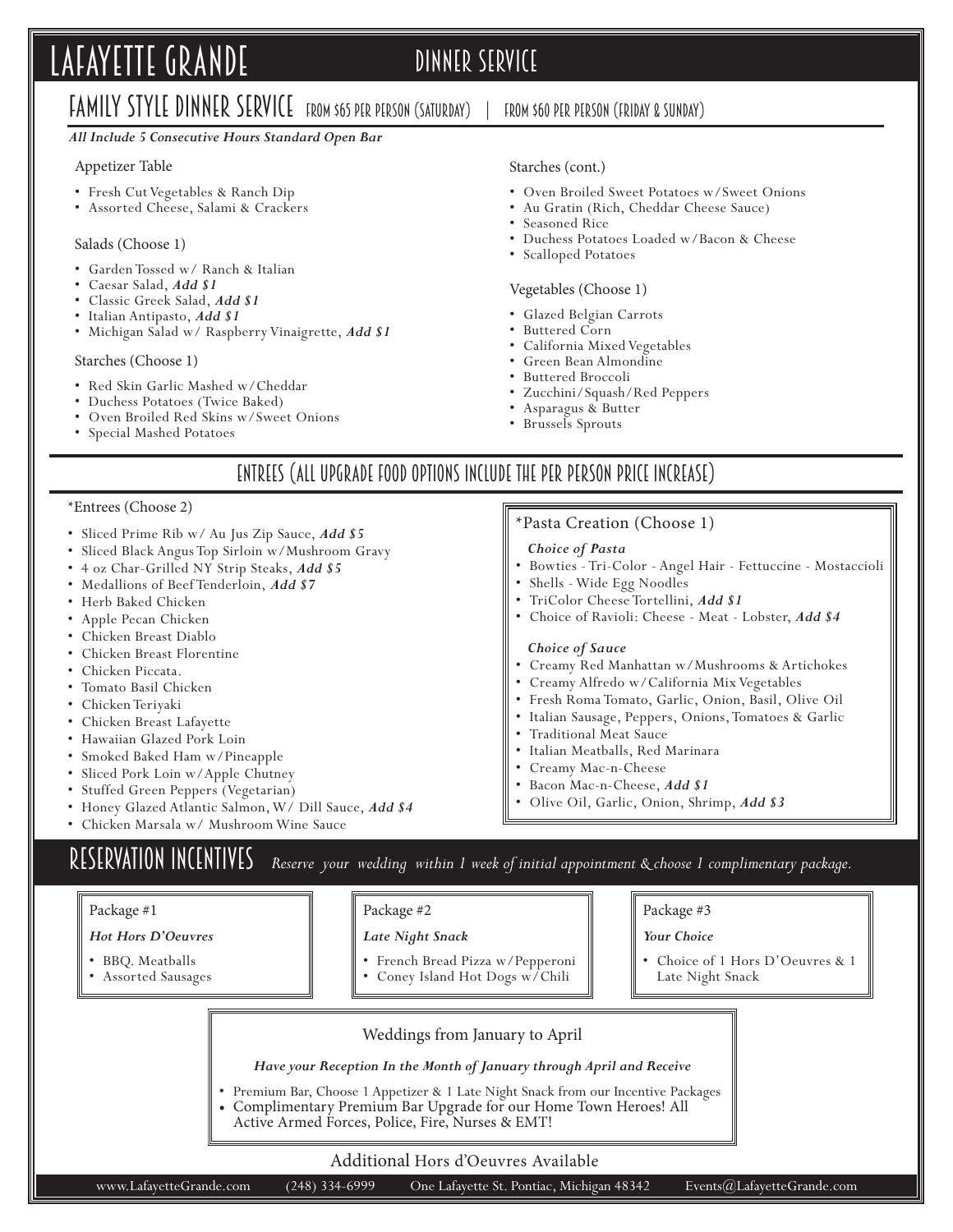# LAFAYETTE GRANDE DINNER SERVICE

## Our Packages

*All room rentals below require a minimum spend, based on the per person pricing and addons. Our pricing includes 5 consecutive hours Standard Open Bar.*

| 2ND FLOOR GRANDE BALLROOM<br>(Up to 500 Guests)                                                                                                                              | 4TH FLOOR CRYSTAL BALLROOM<br>(Up to 350 Guests)                                                                                           | WEDDING DAY AMENITIES                                                                                                                                                                         |
|------------------------------------------------------------------------------------------------------------------------------------------------------------------------------|--------------------------------------------------------------------------------------------------------------------------------------------|-----------------------------------------------------------------------------------------------------------------------------------------------------------------------------------------------|
| Friday or Sunday (no minimum guests)<br>Minimum Spend<br>\$10,000<br>Grande Buffet Per Person<br>\$55<br>Family Style Per Person<br>\$60<br>Sitdown Style Per Person<br>\$60 | Friday or Sunday (no minimum guests)<br>Minimum Spend<br>\$9,000<br>Grande Buffet<br>\$55<br>Family Style<br>\$60<br>Sitdown Style<br>\$60 | Included with The Lafayette<br>Grande Buffet, Sit Down Dinner, or<br>Family Style Dinner<br>Champagne Toast for Head Table<br>• Cutting of the Wedding Cake<br>• Serving of the Bride & Groom |
| Saturday (no minimum guests)<br>\$11,000<br>Minimum Spend<br>Grande Buffet<br>\$60<br>Family Style<br>\$65<br>Sitdown Style<br>\$65                                          | Saturday (no minimum guests)<br>\$10,000<br>Minimum Spend<br>Grande Buffet<br>\$60<br>Family Style<br>\$65<br>Sitdown Style<br>\$65        | <b>Table Linens</b><br>• White Tablecloths & Choice of<br>Colored Napkin<br>• White or Black Table Skirting for<br>Common Tables                                                              |
| Extra Hour of Bar Service is Required<br>for Balcony Level Cocktail Hour                                                                                                     | Extra Hour of Bar Service is Required<br>for Balcony Level Cocktail Hour                                                                   |                                                                                                                                                                                               |
| IST FLOOR LAFAYETTE BALLROOM                                                                                                                                                 | Ceremony Fee \$500                                                                                                                         | FRIDAY OR SUNDAY SPECIAL!                                                                                                                                                                     |
| (Up to 150 Guests)<br>Minimum Spent<br>$$3,500$                                                                                                                              | \$500 Ceremony Fee Includes<br>30 to 40 Minute Ceremony<br>1 Hour Wednesday or Thursday<br>Rehearsal<br>White Chairs                       | Chivari Chairs Only \$2 per person!                                                                                                                                                           |
|                                                                                                                                                                              |                                                                                                                                            |                                                                                                                                                                                               |
| 5 CONSECUTIVE HOURS - STANDARD OPEN BAR<br>$*$ SPECIAL PRICING MONDAY TO THURSDAY $*$<br>Domestic Draft Beer (Choose 1)                                                      |                                                                                                                                            |                                                                                                                                                                                               |

Bud, Miller, Coors, or Labatt brands.

Wine: Chardonnay, Cabernet, Pinot Grigio, White Zinfandel, Merlot

Liquor: Rum, Vodka, Gin, Spiced Rum, Whiskey, Scotch, Tequila, Schnapps

Soda/Mixers: Pepsi, Diet, Sierra Mist, Ginger Ale, Tonic, Soda, Sour Mix, Lemons, Limes, Swizzles, Cocktail Napkins, Ice, Glassware, N-A Beer, Orange Juice, Cranberry Juice

Upgrades Available, see our upgrades menu.

## Popular Upgrades

Premium Bar ........................................ \$5 pp Extra Hour Bar ..................................... \$3 pp Chavari Chairs ...................................... \$4 pp

> For All Additional Upgrades Please Ask for an Upgrades Brochure and Beer List

Grande Buffet Menu \$50 per person Sit-Down Service \$55 per person Family Style Service \$55 per person

## dinner service pricing & details

Discounts Do Not apply for certain Holiday Weekends Per person pricing varies based on selections and meal type \$2.00 Discount for Non-Alcoholic Events

Details 20% Service Charge 6% Sales Tax \$2,000.00 Non-Refundable Booking Fee is Required to Secure Event Date Two \$1,000.00 Non-Refundable Payments are Due 180 & 90 Days Before Event Full Payment, Final Guest Count & Menu Selections are Due 10 Days Before Event We Accept Cash, Certified Funds, Checks, and Credit Card Payments All Fees & Payments are Non-Refundable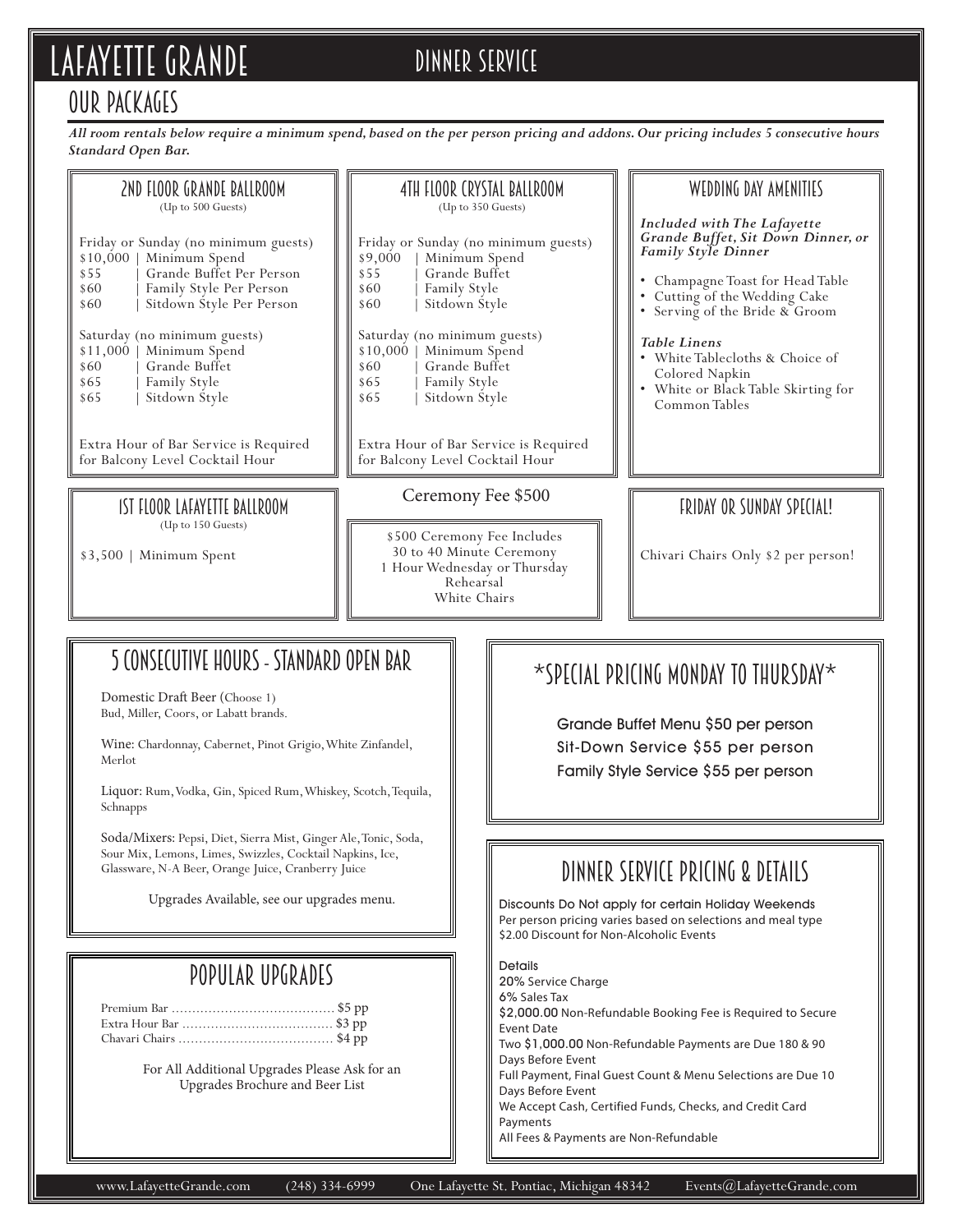# LAFAYETTE GRANDE RULES & POLICIES

## Facility Policies

### *Abuse of our rules or policies may result in termination of your event.*

When using our ballrooms, we ask our hosts and guests to please respect our historic facility. Our rules and policies are in place to help preserve the building, guest safety, and ensure a pleasant experience for current and future guests.

## *Rules*

No outside food or beverage is permitted. Including chocolate fountains (this one time, we had a guest knock their fountain over once, wow it sure was a disaster). See Cake in our Policies.

Please, please do not rearrange, move or remove any furniture or artwork. We will set up tables/rooms in a way that meets the needs of your guests and makes the facility look amazing. Also, no last minute changes or more tables will be made/set up during events.

To promote safety: Glitter, confetti, flower petals (roses too), rice, potpourri, stones, sand, fake snow, real snow, rocks, balloons, bird seed, ribbon paper, sprinkles, paper airplanes, lavender buds, pom-poms. Some of these items will hurt guests, put out eyes, and create a slip hazard on our gleaming floors. Balloons float to the ceiling, and they're hard to get down.

The following decorations will not be permitted: Fog machines, excessive flames, or smoke. Excessive smoke and fog machines will set off the fire alarm, which will result in the fire department responding and levying fines for a false alarm.

To preserve our facility: You may not staple, duct tape, tack, pushpin, art gum, double-sided tape anything to walls, floors, trim, light fixtures, bars, doors or ceiling grids.

Children: Kids are more than welcome to participate in the celebrations, however, for their safety, we ask the following of all parents/guardians/ caretakers: Watch your children like you're a hawk. Our stairs are wooden, terrazzo, and marble, a tumble down the stairs will cause an injury, do not let your children run or play on or near the stairs. There is no playing or running in the ballrooms, bathrooms, elevator, kitchens, bars, or outside. Our lawyers say we have to use the following phrase in capital letters; CHILDREN MUST BE UNDER ADULT SUPERVISION AT ALL TIMES.

Do not pull the fire alarm, do not pull the fire alarm, the fire department will respond, and fine you. However, in the event of a fire, please pull the fire alarm and proceed to the stairs calmly.

## *Policies*

Your access to your rented ballroom(s) begins at 9 a.m. the day of the event. There are no exceptions to this rule. If you're having a ceremony here, you are permitted 1 hour of rehearsal time, no decorations.

Entertainment. All entertainment should be set-up at least a half hour before the guests arrive, and stop a half hour after the bar closes. There are no last calls. We will not serve alcohol to minors, intoxicated or disorderly persons. We reserve the right to refuse bar service to anyone.

Once the bar closes, you have 1 hour to remove your decorations, including centerpieces. This policy includes DJ's and entertainment set-ups. Additional charges may occur if you fail to comply.

Cake. While we offer cakes and cake service, you're permitted to bring in a cake or other desserts. It must be delivered and set up on the day of the event.

We must approve all centerpieces and decorations before the event for the safety of your guests. Please schedule all outside vendor appointments must in advance at our availability.

Decorations are permitted in the rented ballroom(s) only. Foyer, Entrances, Elevator, stairwell are off limits.

No excess damage to our facility. We will charge you for any damage to our facility.

Disclaimer: The Lafayette Grande is not responsible for any damaged, lost or stolen property.

We want your event to be so much fun, but not at the expense of safety. Abuse of our rules or policies may result in termination of your event.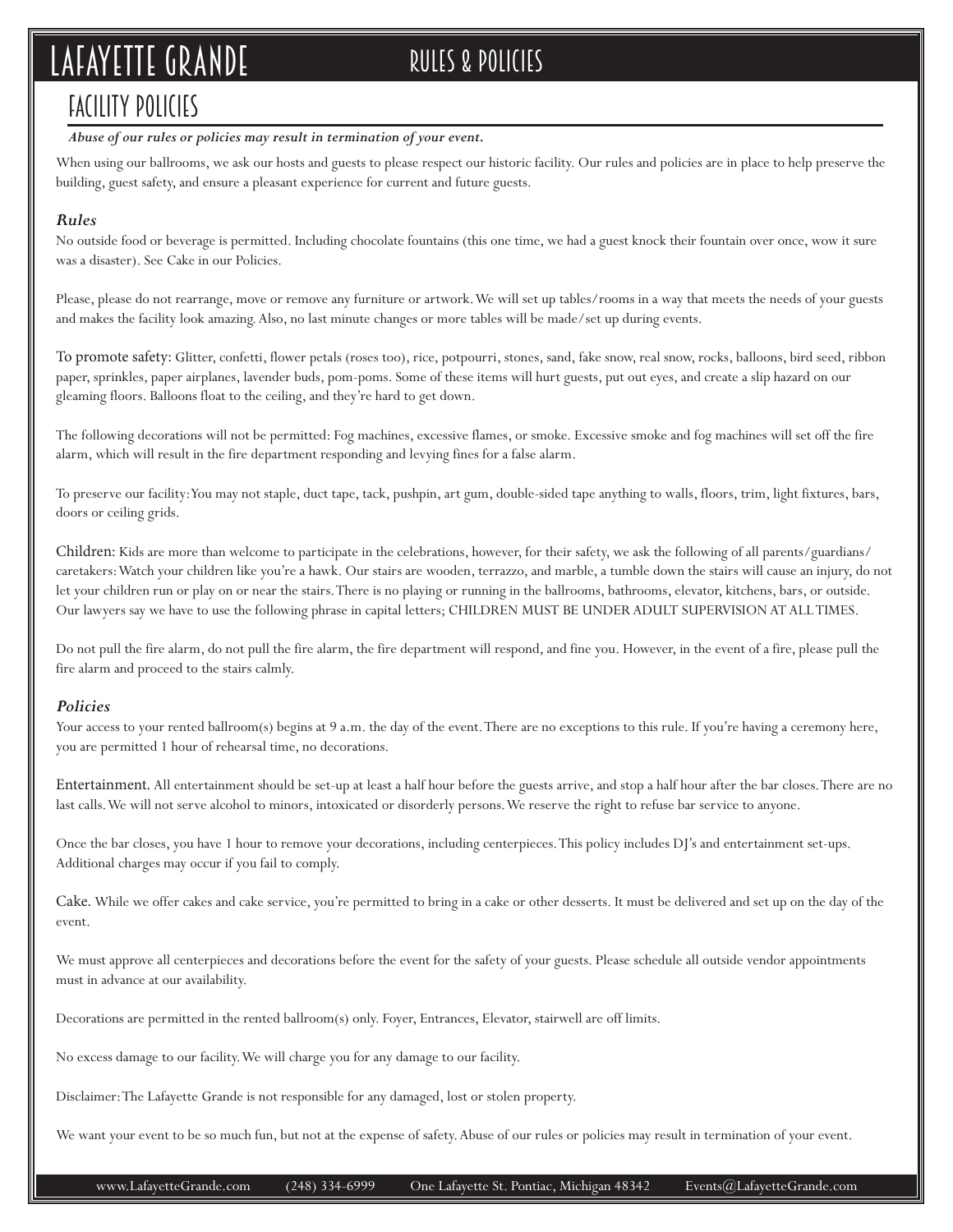# LAFAYETTE GRANDE Rules & policies

| Event                                              |                                                                                 |                                    | Date of Event                                                                                                         |
|----------------------------------------------------|---------------------------------------------------------------------------------|------------------------------------|-----------------------------------------------------------------------------------------------------------------------|
|                                                    |                                                                                 |                                    |                                                                                                                       |
| GUEST COUNT & SCHEDULE                             | Please enter the number of guests, and times of your event.                     |                                    |                                                                                                                       |
| <b>Adults</b>                                      | Kids (3 to 10 years 1/2 Price)                                                  | Kids under 3 (free)                | Vendors (Eating 1/2 Price)                                                                                            |
| <b>Sit Down Meal Price</b>                         | <b>EventTimes</b>                                                               | DinnerTime                         | <b>BarTime</b>                                                                                                        |
| <b>YES</b><br>NO.                                  | Ceremony in Ballroom (Rehearsal, 1 Hour Room Use Before Reception Begins) \$500 |                                    |                                                                                                                       |
| UPGRADES & ADD-ONS                                 |                                                                                 |                                    |                                                                                                                       |
|                                                    | Please check the box for your selections.                                       |                                    |                                                                                                                       |
| Select One<br>Deluxe Package add \$11 per person   |                                                                                 |                                    |                                                                                                                       |
| Golden Package add \$18 per person                 |                                                                                 |                                    |                                                                                                                       |
|                                                    |                                                                                 |                                    |                                                                                                                       |
| Select One                                         |                                                                                 | Select One                         |                                                                                                                       |
| Bar Extra Serving Time is \$3 per hour, per person |                                                                                 |                                    | Premium Bar Liquor, add \$5 per person                                                                                |
|                                                    |                                                                                 |                                    | Ultimate Bar Liquor, add \$8 per person                                                                               |
|                                                    |                                                                                 |                                    |                                                                                                                       |
|                                                    |                                                                                 |                                    | Michigan Select Bar Liquor, add \$8 per person                                                                        |
| <b>YES</b><br>NO                                   | Add 1 Hour for Balcony Cocktail Hour (Grande or Crystal Ballrooms Only)         |                                    |                                                                                                                       |
|                                                    |                                                                                 |                                    |                                                                                                                       |
| Extra Beer                                         |                                                                                 |                                    |                                                                                                                       |
|                                                    |                                                                                 |                                    |                                                                                                                       |
|                                                    |                                                                                 |                                    |                                                                                                                       |
|                                                    |                                                                                 |                                    |                                                                                                                       |
| Champagne Toast (All Guests) \$3 per person        |                                                                                 |                                    |                                                                                                                       |
|                                                    |                                                                                 |                                    |                                                                                                                       |
| YOUR APPETIZERS & MEAL                             | Please fill in all selections below.                                            |                                    |                                                                                                                       |
|                                                    |                                                                                 |                                    |                                                                                                                       |
| <b>Incentive Appetizer</b>                         |                                                                                 | Premium Appetizer                  |                                                                                                                       |
| (When Qualified)                                   |                                                                                 | (Additional)                       |                                                                                                                       |
| BUFFET<br>MEAL TYPE                                | <b>FAMILY STYLE</b><br>SIT-DOWN                                                 | <b>FOOD STATIONS</b>               | APPETIZERS                                                                                                            |
| Circle One                                         |                                                                                 |                                    |                                                                                                                       |
|                                                    |                                                                                 | Starch                             | <u> 1989 - Johann Harry Harry Harry Harry Harry Harry Harry Harry Harry Harry Harry Harry Harry Harry Harry Harry</u> |
|                                                    | Entree 2                                                                        |                                    |                                                                                                                       |
|                                                    | Entre 3                                                                         | Salad                              | <u> 1989 - Andrea Stadt Britain, amerikansk politiker (d. 1989)</u>                                                   |
| <b>CAKE</b><br>ADD-ONS                             | <b>CUPCAKES</b><br>PIES                                                         | CANDY TABLE                        |                                                                                                                       |
| Circle One                                         |                                                                                 |                                    |                                                                                                                       |
| (When Qualified)                                   |                                                                                 | (Additional)                       |                                                                                                                       |
|                                                    |                                                                                 |                                    |                                                                                                                       |
| LINENS, SETTINGS & DECOR                           | Please fill in all selections below.                                            |                                    |                                                                                                                       |
|                                                    | # Of Guest Tables                                                               | White Linen Tablecloths (Included) |                                                                                                                       |
|                                                    |                                                                                 | (Ivory or Black are \$6 each)      |                                                                                                                       |
|                                                    | Head Table Size                                                                 | Linen Napkin Color                 |                                                                                                                       |
|                                                    |                                                                                 |                                    |                                                                                                                       |
|                                                    |                                                                                 |                                    |                                                                                                                       |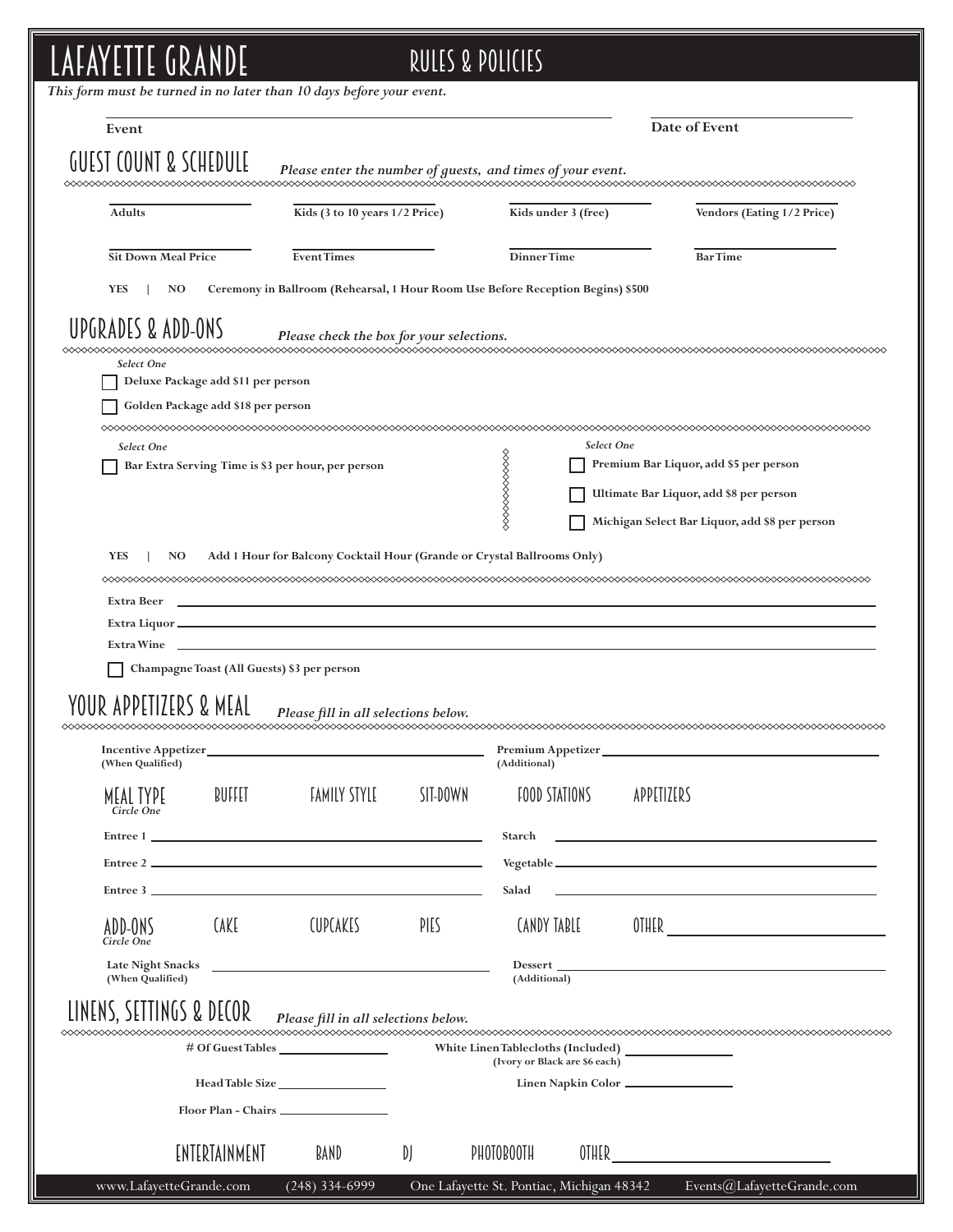# LAFAYETTE GRANDE UPGRADES

## **UPGRADES**

## Packages | fancy appetizers | late night snacks | desserts

## Golden Package | add \$18 per person

• 6 Hours of Open Ultimate or Michigan Select Bar Service • Gold Chivari Chairs

### *Appetizer (choose 2)*

- Shrimp Cocktail
- Smoked Salmon
- Teriyaki Chicken Kabobs
- Spinach Feta Puffs

### *Late Night Snack*

- French Bread Pizza
- Coney Island Hot Dogs with Chili

## Cold hors d'oeuvres

| Shrimp/Cocktail Sauce - Lemon Wedges  \$4              |
|--------------------------------------------------------|
|                                                        |
|                                                        |
|                                                        |
|                                                        |
|                                                        |
|                                                        |
| Greek Pasta Salad w/ Feta Cheese & Kalamata Olives \$3 |
| Roasted-Red-Green-Yellow Peppers w/ Sautéed            |
|                                                        |
| Pita Wedges w/ Hummus, Tzatziki, & Tabouleh  \$4       |
| Mexican Fiesta: (Guacamole, Fresh Salsa, Jalepeno      |
| Cheddar Cheese & Assorted Tostitos)  \$4               |
| Italian Bruscetta, Served w/Garlic Toast Points \$3    |
| Salmon Lox, Cream Cheese, Capers & Red Onions \$3      |
|                                                        |

## lafayette grande Late night snacks

- Slider Hamburgers, *\$3 per person*
- French Bread Pizza, *\$3 per person*
- Coney Dogs, *\$3 per person*

## *Brats, \$3 per person*

• Sauerkraut - Spicy Mustard

## *Nacho Chips, \$3 per person*

• Cheese - Salsa - Jalapenos

Additional Hors d'Oeuvres Available

## Deluxe Package | add \$11 per person

• 6 Hours of Open Premium Bar • Gold Chivari Chairs

## *Appetizer (choose 1)*

- Whole Smoked Salmon Display
- Shrimp Cocktail
- Chicken Teriyaki Skewers
- Spinash Feta Puffs

#### *Late Night Snack*

- French Bread Pizza
- Coney Island Hot Dogs with Chili

## Hot hors d'oeuvres

| ٠ |                                                         |
|---|---------------------------------------------------------|
| ٠ |                                                         |
| ۰ | Mini Beef Tenderloin Kabob w/ Green Pepper  \$5         |
|   |                                                         |
| ٠ | Assorted Sausages w/ Pepper & Onions  \$3               |
|   | Meatballs, Choice of Sauce, Danish, BBQ, Sweet-n-Sour   |
|   |                                                         |
|   | Chicken Breast Teriyaki w/ Pineapple Kabobs and         |
|   |                                                         |
|   | Escargots Parisienne served w/Toasted French Rounds \$5 |
| ٠ |                                                         |
| ٠ |                                                         |
|   | Wing Dings w/BBQ, Hot Sauce & Ranch  \$5                |
|   |                                                         |
|   | Spinach & Artichoke Dip Served w/ Pita Triangles \$3    |
|   |                                                         |
|   |                                                         |
| ٠ | Lamb Chops Grilled w/ Lemon Butter  \$5                 |
|   | Pig Roast (Texas or Hawaiian)\$600                      |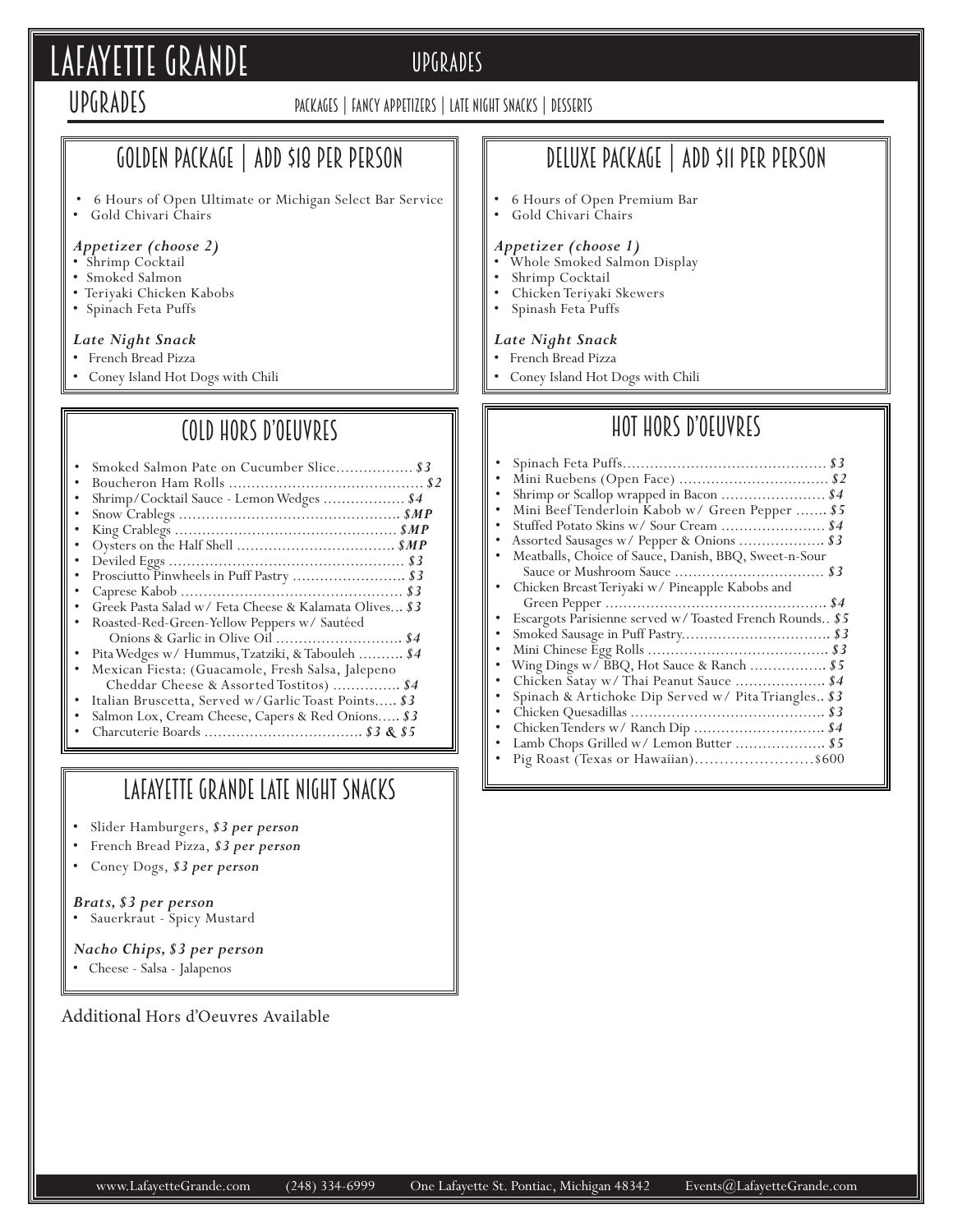# LAFAYETTE GRANDE UPGRADES

## Upgrades

Packages | fancy appetizers | late night snacks | desserts

## lafayette grande Desserts

- Ice Cream Sundae Bar, *\$4 per person*
- Gourmet Chocolate Chip Cookies, *\$2 per person*
- Chocolate Dipped Strawberries, *\$2 per person*
- Wedding Cupcakes, *\$3 per person*
- Strawberry Sundae, *\$3 per person*
- Hot Fudge Brownie Delight, *\$4 per person*
- Mini Canolis (Dipped in Chocolate & Sprinkles), *\$2 per*

### *person*

- Fresh Fruit Platter, *\$2 per person*
- Assorted Finger-Grabbin Desserts, *\$6 per person*

## *Banana's Foster Station, \$4 per person*

• Served w/ French Vanilla Ice Cream

## *Assorted Layer Cake Station, \$6 per person*

- Five Layer Chocolate Cake
- Carrot Cake
- Key Lime
- Chocolate Fudge Cake, etc

## *Assorted Cheese Cake Station, \$6 per person*

- Cheesecake w/ Strawberries
- Chocolate Chip
- Swirl Cheesecake, etc.

Many other bakery items available, ask for details & pricing.